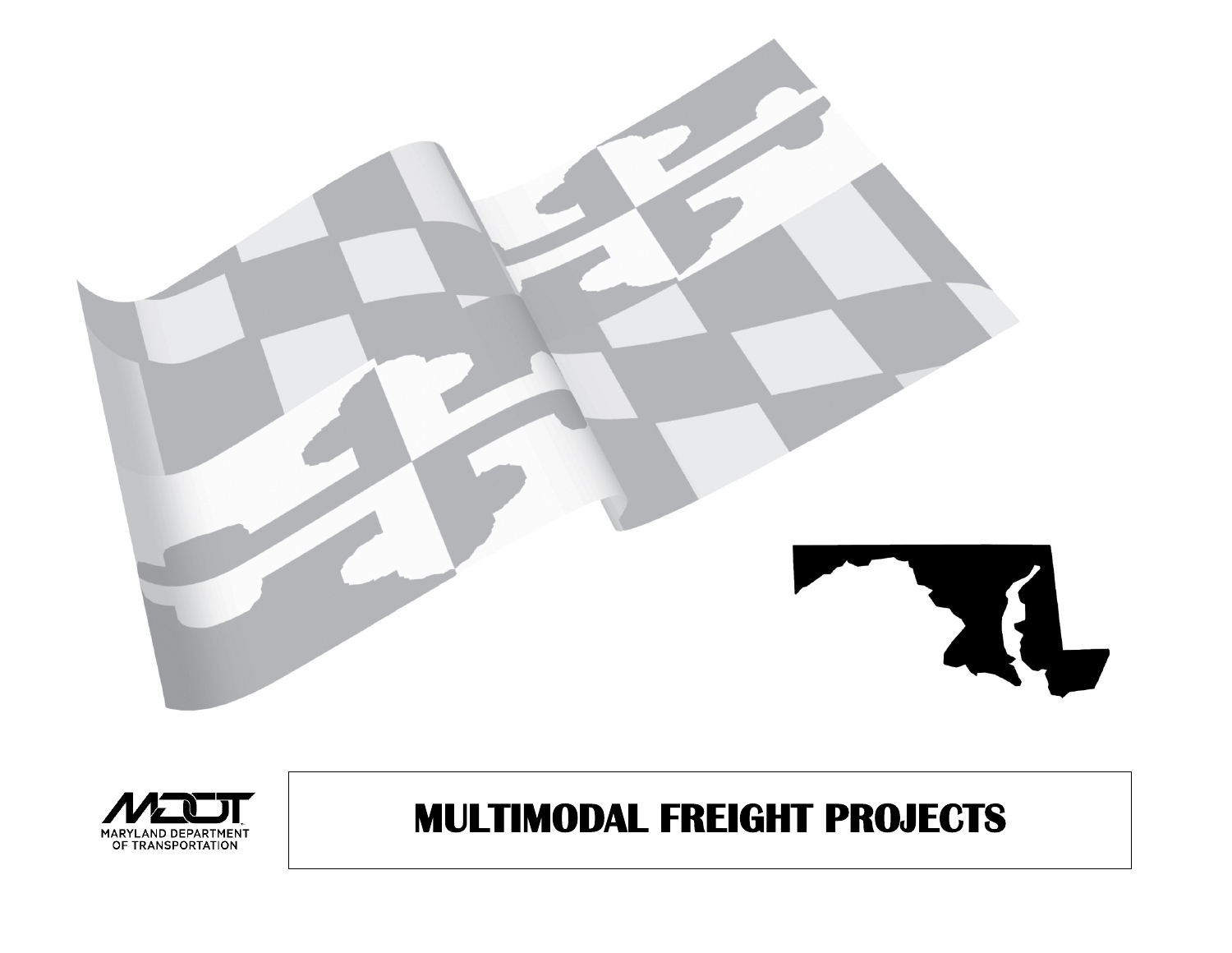# **MARYLAND DEPARTMENT OF TRANSPORTATION**

#### **MULTIMODAL FREIGHT PROJECTS**

Maryland's transportation system is essential to the State's economy. An efficient transportation system provides a competitive advantage to businesses in a regional, national and global marketplace. Transportation directly impacts the viability of a region as a place that people want to live, work and raise families, all critical to keep Maryland moving.

Maryland's economy benefits when goods movement is safe, efficient, and reliable over the State's freight network. The COVID-19 global pandemic illustrated the importance of maintaining the critical supply chain network, to keep goods moving and on the shelves, to ensure everyone has access to essential needs, and for our frontline workers who need essential supplies. The Maryland Department of Transportation (MDOT) continues to prioritize its freight infrastructure to ensure that the network of highways, railways, waterways, and airports are ready to handle the current freight movement and the anticipated growth of goods movement.

The MDOT keeps Maryland moving, by implementing multimodal freight mobility solutions, advancing supply chains through transportation and technology improvements, and expanding freight transportation options throughout the State. Investing in freight related projects will help improve logistical transportation for over 82,000 freight industry businesses to continue to employ about 1.5 million people and contribute \$123.4 billion annually to the State's economy.

#### **How is Maryland accommodating goods movement today?**

The MDOT is advancing multiple plans and programs which include freight projects in various stages of development from concept to construction. These projects include highway improvements, maintenance, capacity expansion, and operational projects such as Intelligent Transportation Systems (ITS) and Transportation System Management Operations (TSMO) applications. The highway projects help improve safety, protect roadways from truck damage, improve access and mobility for freight vehicles, and help increase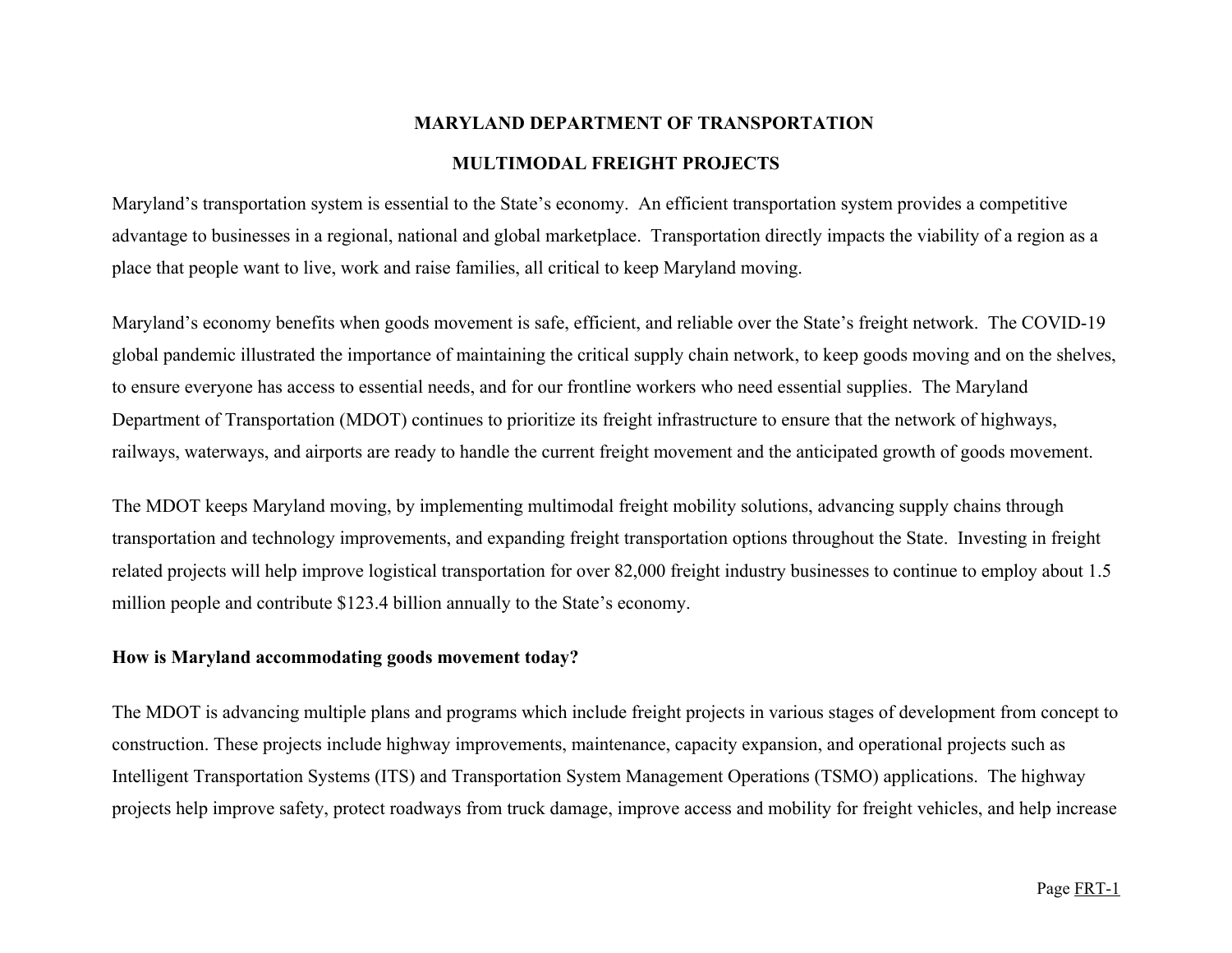safe havens for truck drivers to obtain required rest. Investments in landside improvements and harbor dredging at the Port of Baltimore keep the inbound and outbound supply chains flowing. Partnerships with short line, switching, and Class I railroads are beneficial for increasing capacity and improving operations to provide alternatives for Maryland shippers.

#### **Public Partnerships and Megaprojects Propel Movement of Goods into the Future**

The Port of Baltimore and the entire supply chain network will continue to benefit from key partnerships with the private sector that support essential goods movement. The P3 agreement with Ports America Chesapeake continues to solidify the Port's position as Maryland's economic engine. Work is progressing on a second 50-foot berth that will allow the Port to accommodate two massive ships at the same time. That berth, and four additional supersized cranes, are expected to be operational in FY 2022. Together, with support from USDOT, CSX Transportation and the MDOT Maryland Port Administration will be reconstructing the 125-year old Howard Street Tunnel and improving the vertical clearance at 22 bridges between Baltimore and Philadelphia to create a double-stack rail corridor to and from the Port of Baltimore and the entire East Coast. This project will unlock immeasurable potential for Maryland's freight rail network and increase Baltimore's already well-positioned reach into the American heartland.

The MDOT is updating the Maryland Freight Plan that contains specific policy recommendations and provides guidance for development of freight programs at the Port, on rails, highways, and in the air. MDOT will partner again with carriers, shippers, and freight network users to update the strategy so it continues to work for the entire transportation system and the state as a whole. The Plan is a statewide guide for selecting multimodal transportation projects that impact freight. This is important for State funding priorities and to help Maryland's ability to meet the national freight goals and requirements established in federal surface transportation authorizations. The Freight Plan vision is that "Freight travels freely and safely through a modern, resilient, and interconnected multimodal network contributing to sustainable economic viability and growth for Maryland businesses and communities. We have also revamped our State Freight Advisory Committee to ensure that we work with all of our stakeholders on freight projects, policies and programs.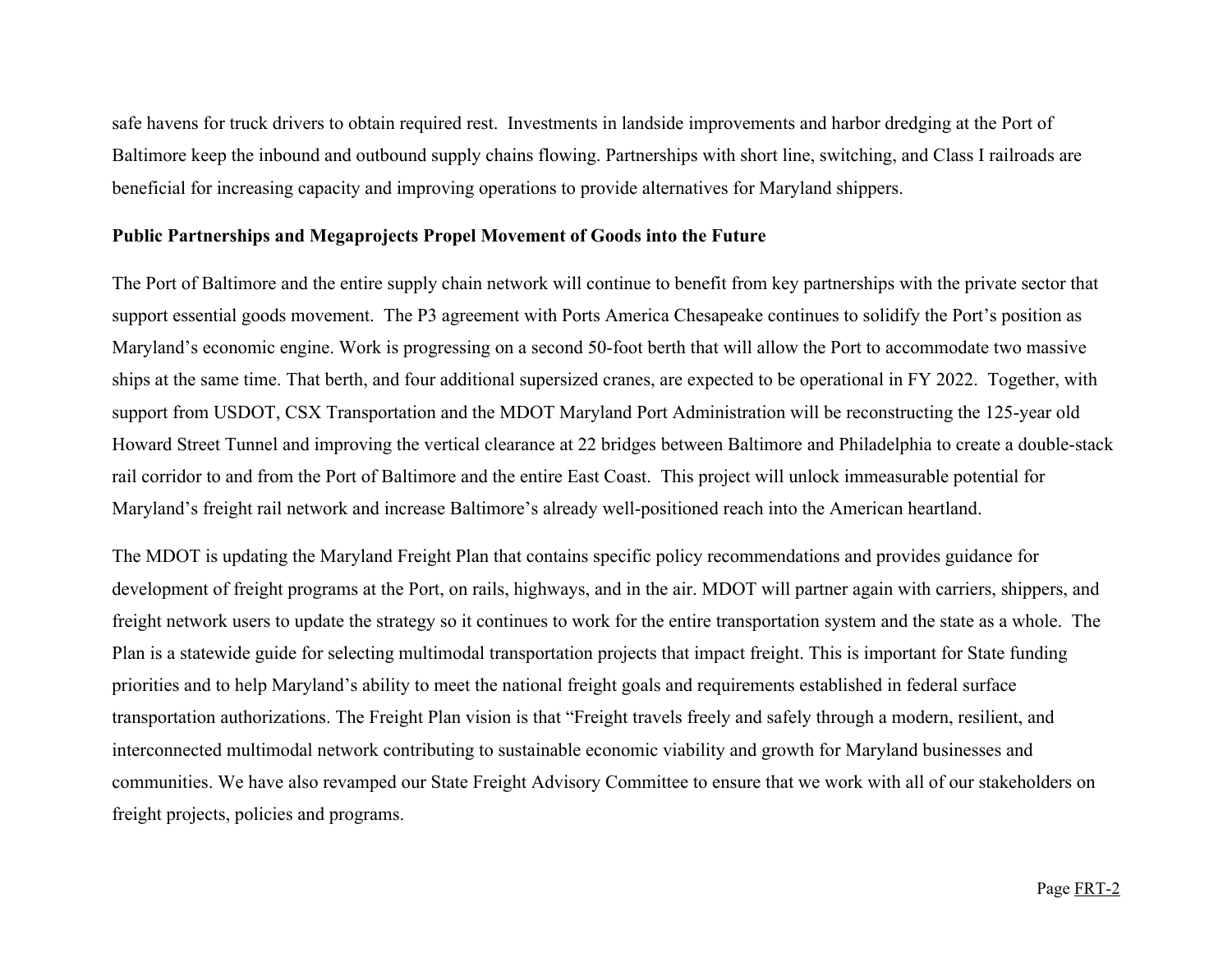In addition to these efforts, the MDOT is working to plan and design technological improvements that support emerging freight innovations, which will support Maryland's position in the global economy. Through ITS and TSMO applications that can leverage big data to send important safety, routing and connection information to freight vehicles, as well as inform on truck parking availability, MDOT is working to create a technology ecosystem today and in the future that will ensure safe, efficient, and connected freight mobility. As part of this, MDOT has begun development of connected-vehicle data driven dashboards to monitor freight mobility and truck parking, which can be used in TSMO applications to improve system operations.

The list below highlights projects that have significant freight impacts and are funded for planning, design, and construction activities in the Consolidated Transportation Program, for approximately \$2.8 billion. The list also identifies costs for Port projects by marine terminal and costs for highway freight related projects in each county. Additional information on individual projects can be found under the respective sections later in this document.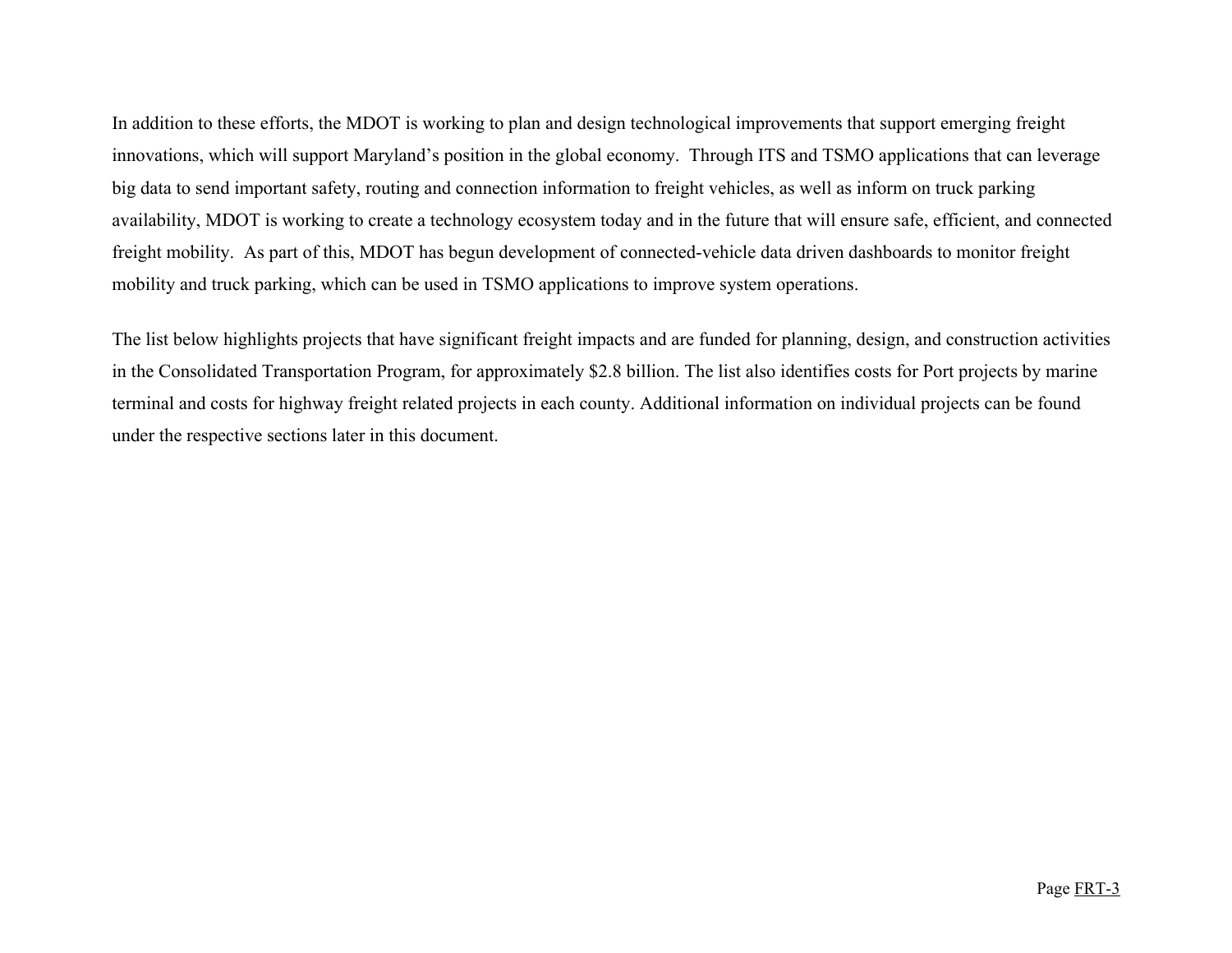#### *MULTIMODAL FREIGHT REPORT (\$ in 000'S)*

| <b>PROJECT NAME</b>                                                                                          |    | <b>SIX YEAR TOTAL</b> |  |
|--------------------------------------------------------------------------------------------------------------|----|-----------------------|--|
| <b>Maryland Aviation Administration</b>                                                                      |    |                       |  |
| Midfield Cargo Area Improvements at BWI Marshall Airport                                                     | \$ | 495                   |  |
| <b>Maryland Port Administration</b>                                                                          |    |                       |  |
| Dredged Material Placement and Monitoring                                                                    | \$ | 42,964                |  |
| Reconstruction Berths 1- 6 at Dundalk Marine Terminal, Phase III (Berth 3)                                   | \$ | 26,043                |  |
| Chrome Ore Processing Residue Remediation (COPR)                                                             | \$ | 22,242                |  |
| Cox Creek Dredged Material Containment Facility Expansion and Related Projects                               | \$ | 102,354               |  |
| Dredged Material Management Program                                                                          | \$ | 6,007                 |  |
| Seagirt Marine Terminal Modernization - Phase 1 - Berth Improvements                                         | \$ | 9,147                 |  |
| Howard Street Tunnel Project (INFRA GRANT)                                                                   |    | 441,000               |  |
| Seagirt Marine Terminal Modernization - Phase 2 Loop Channel Improvements                                    | \$ | 1,275                 |  |
| Hawkins Point Algal Flow Way TMDL                                                                            | \$ | 4,000                 |  |
| Mid-Chesapeake Bay Island Ecosystem Restoration Project                                                      | \$ | 72,037                |  |
| Paul S. Sarbanes Ecosystem Restoration Project at Poplar Island                                              | \$ | 65,731                |  |
| Masonville Dredged Material Containment Facility Expansion and Related Projects                              | \$ | 82,772                |  |
| Hart-Miller Island Related Projects                                                                          | \$ | 15,867                |  |
| <b>Maryland Transit Administration</b>                                                                       |    |                       |  |
| Freight Rail Program                                                                                         | \$ | 12,171                |  |
| <b>Frederick Douglass Tunnel</b>                                                                             | \$ | 152                   |  |
| <b>Maryland Transportation Authority</b>                                                                     |    |                       |  |
| I-95 John F. Kennedy Memorial Highway - Construct Interchange at Belvidere Road                              | \$ | 71,650                |  |
| I-95 Fort McHenry Tunnel - Convert to Cashless Tolling                                                       | \$ | 20,312                |  |
| US 50/301 Bay Bridge - Convert to Cashless Tolling                                                           |    | 32,243                |  |
| US 301 Governor Harry W. Nice Memorial/Senator Thomas "Mac" Middleton Bridge - Replace Nice/Middleton Bridge | \$ | 372,335               |  |
| I-95 John F. Kennedy Memorial Highway - Express Toll Lanes (ETL) Northern Extension                          | \$ | 839,325               |  |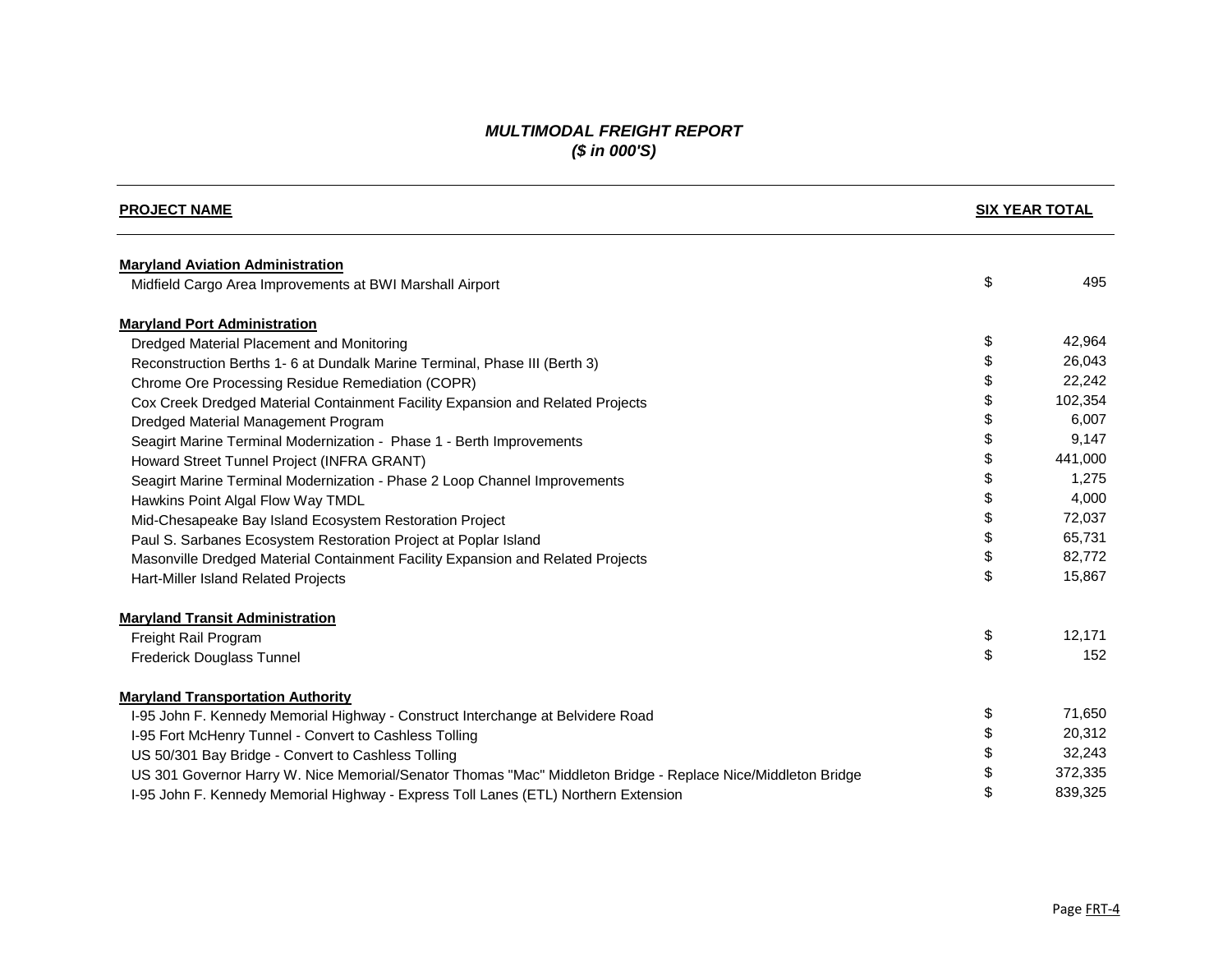## *MULTIMODAL FREIGHT REPORT (\$ in 000'S)*

| <b>PROJECT NAME</b>                                                                      |    | <b>SIX YEAR TOTAL</b> |  |
|------------------------------------------------------------------------------------------|----|-----------------------|--|
| <b>State Highway Administration</b>                                                      |    |                       |  |
| <b>ANNE ARUNDEL</b>                                                                      |    |                       |  |
| MD 175, Annapolis Rd: Md 175 from Brock Ridge to MD 295 Interchange (Anne Arundel)       | \$ | 49,003                |  |
| <b>BALTIMORE COUNTY</b>                                                                  |    |                       |  |
| I-83, Harrisburg Expressway, Bridges over Padonia Road                                   | \$ | 6,655                 |  |
| I-695, Baltimore Beltway, Bridge on Putty Hill Avenue                                    | \$ | 13,749                |  |
| I-695, Baltimore Beltway, US 40 to MD 144                                                |    | 23,208                |  |
| I-695, Baltimore Beltway. Traffic Management                                             | \$ | 151,404               |  |
| I-695, Baltimore Beltway - Interchange reconstruction at I-70                            | \$ | 186,187               |  |
| <b>GARRETT</b>                                                                           |    |                       |  |
| US 219, Chestnut Ridge Road - Relocation of US 219 from I-68/US 40 to Old Salisbury Road | \$ | 6,387                 |  |
| <b>MONTGOMERY</b>                                                                        |    |                       |  |
| I-270, Eisenhower Highway (ICM)                                                          | \$ | 26,013                |  |
| <b>PRINCE GEORGE'S</b>                                                                   |    |                       |  |
| I-95/I-495, Capital Beltway, Bridges over Suitland Road                                  | \$ | 3,027                 |  |
| I-95/I-495, Capital Beltway, Bridges over Suitland Parkway                               | \$ | 6,589                 |  |
| MD 210, Indian Head Highway, New Interchange at Kerby Hill                               | \$ | 25,818                |  |
| <b>STATEWIDE</b>                                                                         |    |                       |  |
| <b>Highway Safety Facilities and Equipment</b>                                           | \$ | 55,032                |  |
| <b>Railroad Crossing</b>                                                                 | \$ | 26,130                |  |
| Traffic Relief Plan (Phase 2) Smart Traffic Signals                                      | \$ | 40,014                |  |